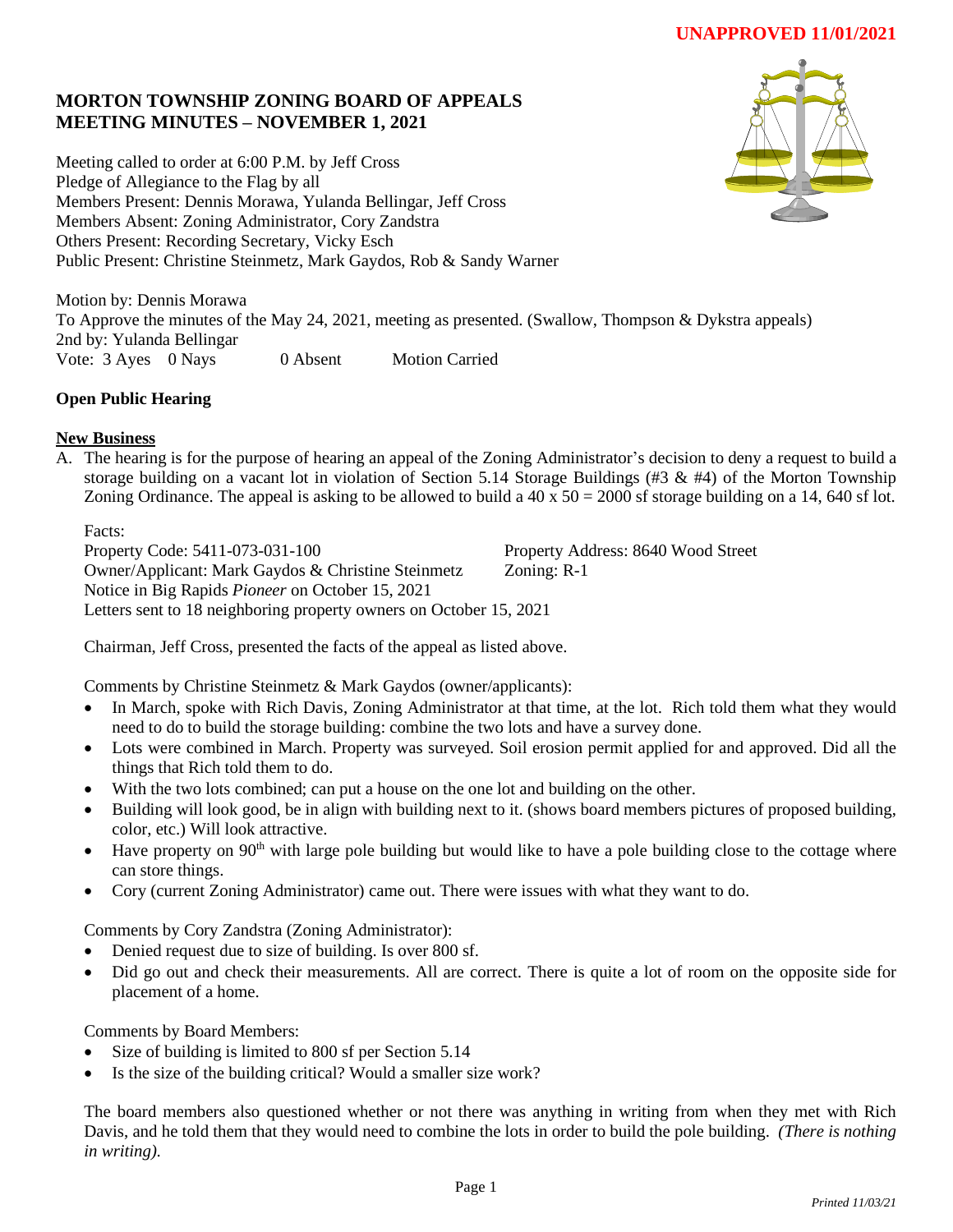**Public Comments:** Rob & Sandy Warner, neighbors approve of their request. It will be an improvement and be very attractive.

#### **Correspondence:**

No correspondence was received by the Township, however, Christine Steinmetz provided copies of "pole barn letters" from eight neighboring property owners who did not object to the building.

### **Close Public Hearing**

Discussion points by the Zoning Board of Appeals members:

- The applicants were given information that was wrong and acted upon it in good faith. They went through the work of combining the lots so that they would be able to build the storage building requested.
- The size of the building allowed is limited by the ordinance to 800 sf.
- One thing to consider, if the applicants had not combined the lots as they were told they needed to do, they could have built an 800-sf building on each of the lots which would of equaled 1600 sf.
- In light of the appeal, a recommendation will be given to the Planning Commission to review the building size requirements of Section 5.14.

Zoning Board of Appeals members review the 5 standards that must be used for a basis of substantial evidence to determine whether or not to grant a non-use variance. They reached their determinations based on considering all the facts before them and a relaxation of the ordinance to allow a 1600 sf storage building.

In the Finding of Facts:

- 1. Whether compliance with the regulations would unreasonably prevent the owner from using the property for a permitted purpose or would render conformity with such restrictions unnecessarily burdensome. *Compliance with the regulations would not unreasonably prevent the owner from using the property for a permitted use, specifically a storage building. (as outlined in #2)* Standard is satisfied.
- 2. Whether a grant of the variance applied would do substantial justice to the applicant as well as to other property owners in the district, or whether a lesser relaxation than that requested would give substantial relief to the owner and be more consistent with justice to other property owners.

*A grant of a variance applied would do substantial justice to the applicant and a lesser relaxation than that requested of a 1600 sf storage building would give substantial relief to the owner.*

Standard is satisfied.

- 3. Whether the plight of the owner is due to unique circumstances. *The plight is unique in that the owners combined the two lots, acting on the information provided to them by the former zoning administrator which was incorrect.* Standard is satisfied.
- 4. Whether the problem is self-created. *Practical difficulty is not created by an action of the applicant. (as noted in #3)* Standard is satisfied.
- 5. Whether relief can be granted in such that the spirit of the ordinance will be observed, and public safety and welfare served:
	- Will not be contrary with the intent and purpose of the zoning ordinance.
	- Will not cause a substantially adverse effect on adjacent properties.
	- Will relate only to the property of the owner.
	- Will not essentially alter the character of the surrounding area.
	- Will not increase the hazard from fire, flood, similar dangers, or increase traffic congestion.

*Relief can be granted in such fashion that the spirit of the ordinance will be observed, and public safety and welfare served.* 

Standard is satisfied.

The Zoning Board of Appeals finds that all 5 standards have been met.